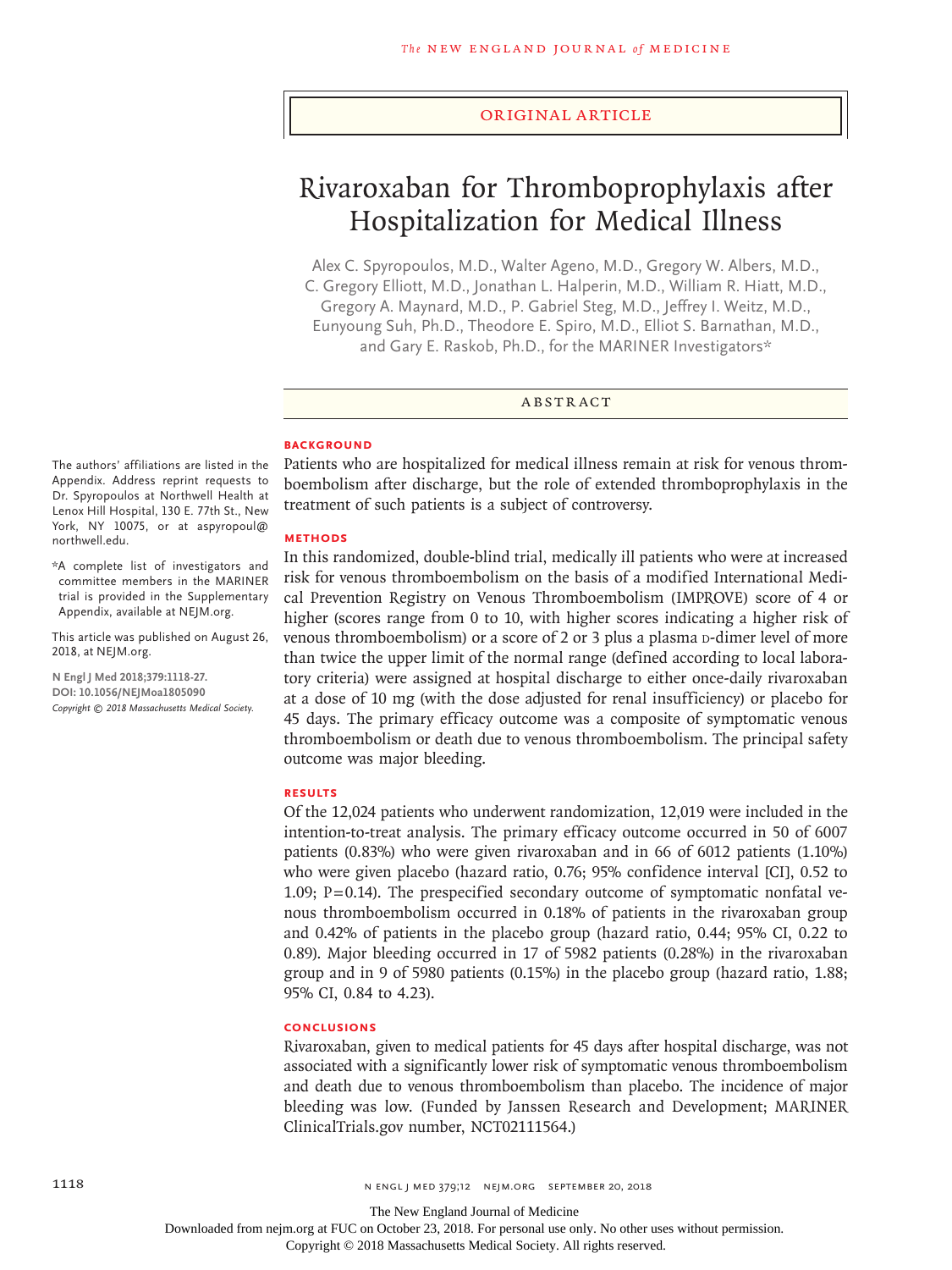**PATIENTS WHO ARE HOSPITALIZED FOR**<br>acute medical illnesses, such as heart fail-<br>ure, respiratory insufficiency, stroke, and<br>infectious or inflammatory diseases, are at inacute medical illnesses, such as heart failure, respiratory insufficiency, stroke, and infectious or inflammatory diseases, are at increased risk for venous thromboembolism.<sup>1</sup> Validated risk scores that include additional factors, such as a lack of mobility, advanced age, cancer, previous venous thromboembolism, and elevated d-dimer levels, aid in the identification of patients who are at risk for symptomatic venous thromboembolism.2-4

Anticoagulant prophylaxis reduces the risk of in-hospital venous thromboembolism by 50 to 60% but is rarely continued after discharge in accordance with current guidelines.5,6 The risk of symptomatic venous thromboembolism, including fatal pulmonary embolism, in this population persists for 6 weeks or more after hospital discharge.<sup>2,7</sup> However, studies of extended thromboprophylaxis have shown either excess major bleeding or a benefit that is based mainly on reducing the risk of asymptomatic deep-vein thrombosis.8-11 Therefore, we performed a randomized trial of rivaroxaban treatment initiated at discharge and given for 45 days to medically ill patients who were at risk for venous thromboembolism. In our trial, we focused only on symptomatic or fatal events.<sup>12</sup>

## Methods

## **Trial Design and Oversight**

The Medically Ill Patient Assessment of Rivaroxaban versus Placebo in Reducing Post-Discharge Venous Thrombo-Embolism Risk (MARINER) trial was a randomized, double-blind, placebocontrolled, multinational clinical trial. The rationale and design of the trial have been reported previously.12 An executive committee in collaboration with the sponsor (Janssen Research and Development) was responsible for the trial design, protocol, and oversight and served as the writing committee. The institutional review board or ethics committee at each of the 671 participating centers approved the protocol.

Coordination of study committees and support for trial execution were provided by an academic research organization (CPC Clinical Research), Worldwide Clinical Trials, and the academic leadership of the Antithrombotic Trials Leadership and Steering (ATLAS) Group. The data were collected by a contract research organization (Parexel) that was paid by the sponsor. An independent data and safety monitoring committee periodically reviewed trial outcomes and adverse events. The sponsor performed the statistical analysis in collaboration with the executive committee. The members of this committee, which included the authors, wrote all drafts of the manuscript and vouch for the accuracy and completeness of the data and analyses and for the fidelity of the trial to the protocol, which is available with the full text of this article at NEJM.org.

#### **Patients**

Patients were eligible for participation in the trial if they were 40 years of age or older and had been hospitalized for at least 3 and not more than 10 consecutive days with one of the following conditions: heart failure with a left ventricular ejection fraction of 45% or less, acute respiratory insufficiency or exacerbation of chronic obstructive pulmonary disease, acute ischemic stroke, or acute infectious or inflammatory disease, including rheumatic diseases. Eligible patients also had to have additional risk factors for venous thromboembolism, as indicated by a total modified International Medical Prevention Registry on Venous Thromboembolism (IMPROVE) risk score of 4 or higher (scores range from 0 to 10, with higher scores indicating a higher risk of venous thromboembolism; minimal clinically important difference, 2) or a risk score of 2 or 3 plus a plasma D-dimer level of more than twice the upper limit of the normal range, with p-dimer measured locally and the normal range defined according to local laboratory criteria. Eligible patients must also have received thromboprophylaxis with low-molecular-weight heparin or unfractionated heparin during the index hospitalization.

Patients were excluded if they had a condition that was being treated with anticoagulant or dual antiplatelet therapy or if they had active cancer, a history of recent bleeding (within 3 months) or a high risk of bleeding, or other contraindications to rivaroxaban. The full list of inclusion and exclusion criteria and the criteria for the modified IMPROVE risk score<sup>2</sup> are provided in Table S1 in the Supplementary Appendix, available at NEJM.org. All the patients provided written informed consent.

#### **Trial Regimen and Follow-up**

Patients were randomly assigned in a 1:1 ratio to receive either rivaroxaban or placebo. Randomization was performed on the day of discharge

The New England Journal of Medicine

Downloaded from nejm.org at FUC on October 23, 2018. For personal use only. No other uses without permission.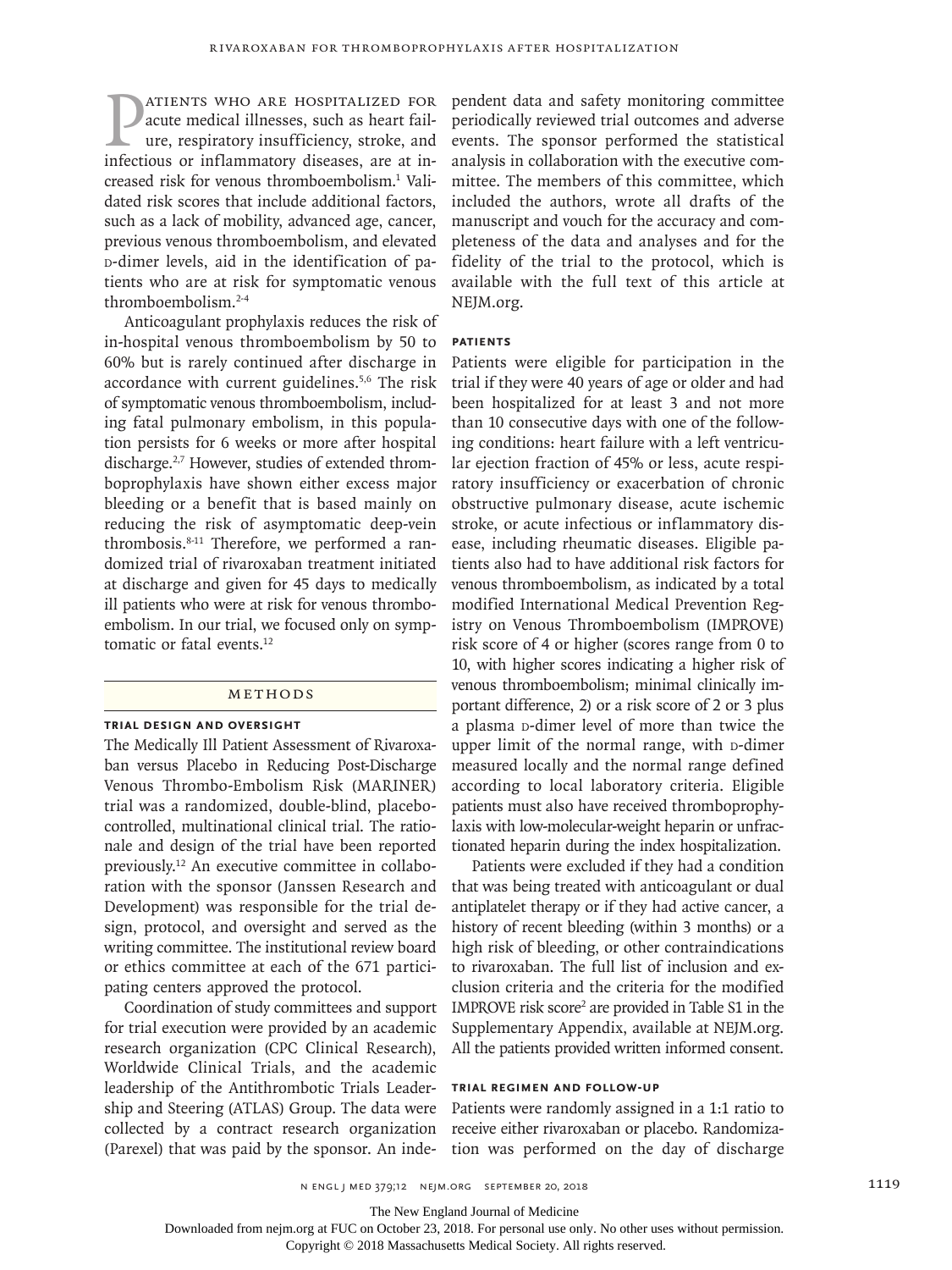from the hospital or the next day, with the use of an interactive Web-based system, with stratification according to country and creatinine clearance (≥30 and <50 ml per minute or ≥50 ml per minute). Randomization was balanced in permuted blocks of four. Patients were counseled about and instructed to promptly report symptoms or signs associated with deep-vein thrombosis, pulmonary embolism, and bleeding.

The rivaroxaban regimen was 10 mg once daily for patients with a creatinine clearance of at least 50 ml per minute or 7.5 mg once daily for patients with a creatinine clearance of at least 30 but less than 50 ml per minute. The first dose of rivaroxaban or placebo was given as soon as possible after randomization and not later than the next day. The trial agent was taken with or without food for 45 days. This duration was chosen because previous studies had shown that approximately 75% of post–hospital discharge venous thromboembolic events occur by 45 days after discharge.<sup>2,7</sup>

All the patients were contacted at approximately 7 days (range, 5 to 12), 21 days (range, 18 to 28), and 45 days (range, 45 to 49) after randomization, regardless of whether they continued to take rivaroxaban or placebo. At each contact, a review for suspected outcome events and assessment of symptoms, consisting of scripted questions (see the Supplementary Appendix), was completed. Counseling about the symptoms and signs of deep-vein thrombosis, pulmonary embolism, and bleeding was repeated, and data on adverse events and concomitant medications were collected. All the patients were contacted for safety follow-up on approximately day 75 (range, 70 to 80).

## **Outcome Measures**

The primary efficacy outcome was the composite of any symptomatic venous thromboembolism (i.e., deep-vein thrombosis in the legs or nonfatal pulmonary embolism) or death related to venous thromboembolism (i.e., death due to pulmonary embolism or death in which pulmonary embolism could not be ruled out as the cause). The prespecified secondary efficacy outcomes were the two components of the primary outcome symptomatic nonfatal venous thromboembolism and death related to venous thromboembolism — analyzed separately; the composite of nonfatal symptomatic venous thromboembolism or death from any cause; the composite of nonfatal symptomatic venous thromboembolism, myocardial infarction, nonhemorrhagic stroke, or cardiovascular death (death due to a known cardiovascular cause or death in which a cardiovascular cause, including pulmonary embolism, could not be ruled out); and death from any cause.

The principal safety outcome was major bleeding. Other safety outcomes were nonmajor clinically relevant bleeding, other bleeding, and adverse events.

Major bleeding was defined as overt bleeding associated with a decrease in the hemoglobin level of 2 g per deciliter or more, bleeding that led to transfusion of 2 or more units of packed red cells or whole blood, bleeding that occurred in a critical site (i.e., intracranial, intraspinal, intraocular, pericardial, intraarticular, intramuscular with compartment syndrome, or retroperitoneal), or fatal bleeding.13 Nonmajor clinically relevant bleeding was defined as overt bleeding that did not meet the criteria for major bleeding but was associated with medical intervention, unscheduled contact (visit or telephone call) with a physician, temporary cessation of the trial regimen, or pain or impairment of activities of daily life.12 Other bleeding was defined as any other overt bleeding that did not meet the criteria for major or nonmajor clinically relevant bleeding.

A clinical events committee, the members of which were unaware of the trial-group assignments, adjudicated all suspected episodes of venous thromboembolism, bleeding, myocardial infarction, and stroke and all deaths, with the use of prespecified criteria. Death was adjudicated as being caused by pulmonary embolism, bleeding, cardiovascular disease, or other causes. Pulmonary embolism was considered the cause of death if there was objective documentation that pulmonary embolism caused the death or if the death could not be attributed to another documented cause and pulmonary embolism could not be ruled out. The criteria for the adjudication of the outcomes are provided in Table S2 in the Supplementary Appendix.

## **Statistical Analysis**

The trial hypothesis was that rivaroxaban would be superior to placebo for the prevention of the primary efficacy outcome.<sup>12</sup> The sample size was event-driven, with a targeted total number of events of the primary efficacy outcome of 161, which was determined under an assumption of a 40% lower relative risk with rivaroxaban than

The New England Journal of Medicine

Downloaded from nejm.org at FUC on October 23, 2018. For personal use only. No other uses without permission.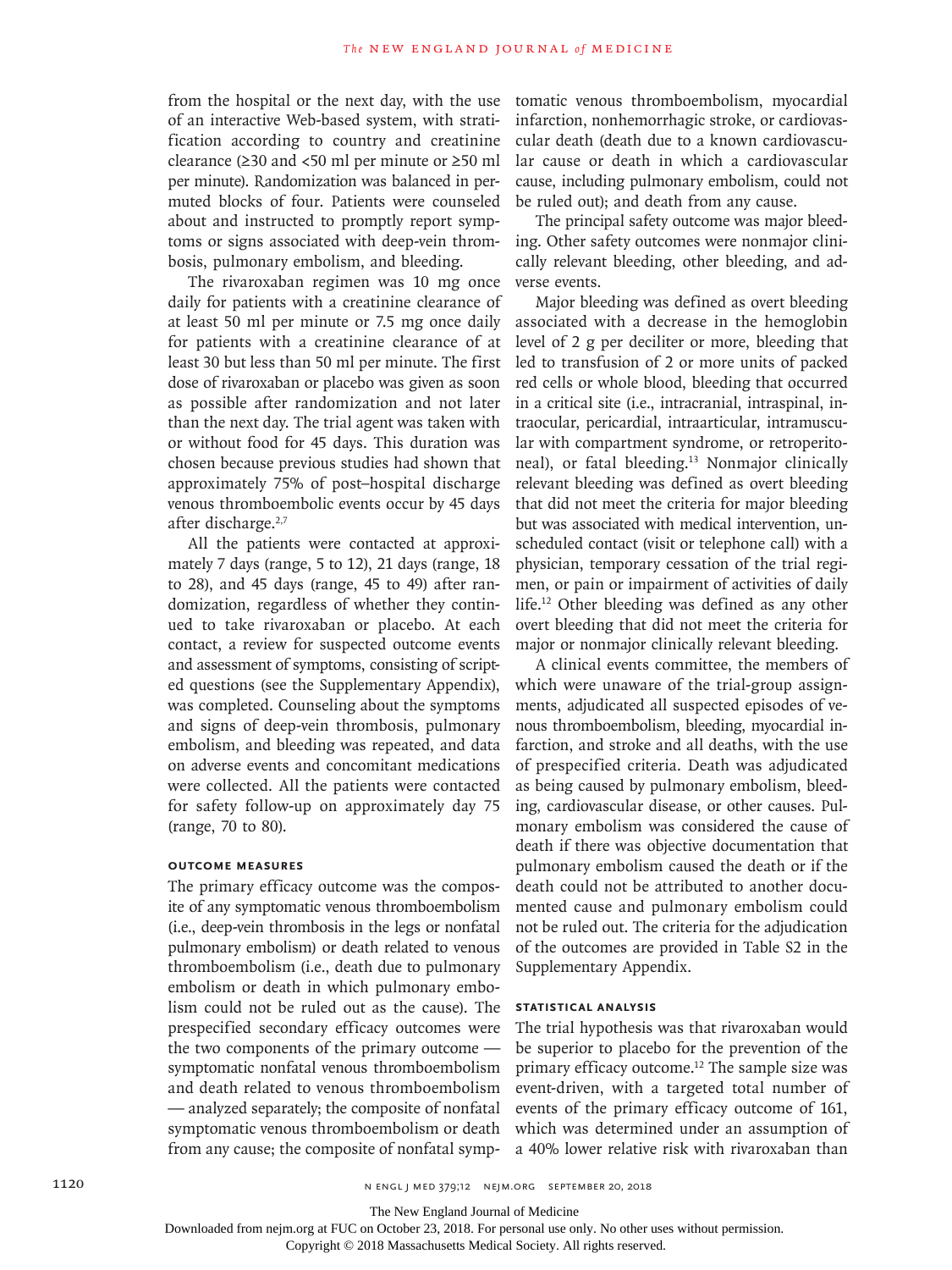

with placebo, a power of 90%, and a two-sided significance level of 0.05. We estimated that a total of approximately 8000 patients would be needed in order to observe 161 events, on the basis of an estimated incidence of 2.5% in the placebo group. We prespecified that randomization could be stopped at approximately 9000 patients for administrative reasons even if the targeted 161 events had not been observed. Because the blinded incidence of pooled events was lower than we had estimated, the protocol was amended to increase the maximum number of patients enrolled to 12,000. For patients with multiple events, only the first was counted toward the determination of the size of the trial population. One prespecified interim analysis was performed to evaluate futility. Thus, an adjustment of the final significance level was not done.

All the efficacy analyses were performed with the intention-to-treat population and included all data and outcomes from randomization through day 45. The primary efficacy outcome was analyzed on the basis of the time from randomization to the first occurrence of symptomatic venous thromboembolism or venous thromboembolism–related death. The trial hypothesis was tested with a Cox proportional-hazards model, stratified according to creatinine clearance (≥30 and <50 ml per minute or ≥50 ml per minute), with the randomly assigned regimen as the only covariate. Time-to-event curves were calculated with the Kaplan–Meier method.

If superiority of rivaroxaban for the prevention of the primary outcome was established, the secondary outcomes were to be tested sequentially with the use of the same Cox proportional-

The New England Journal of Medicine

Downloaded from nejm.org at FUC on October 23, 2018. For personal use only. No other uses without permission.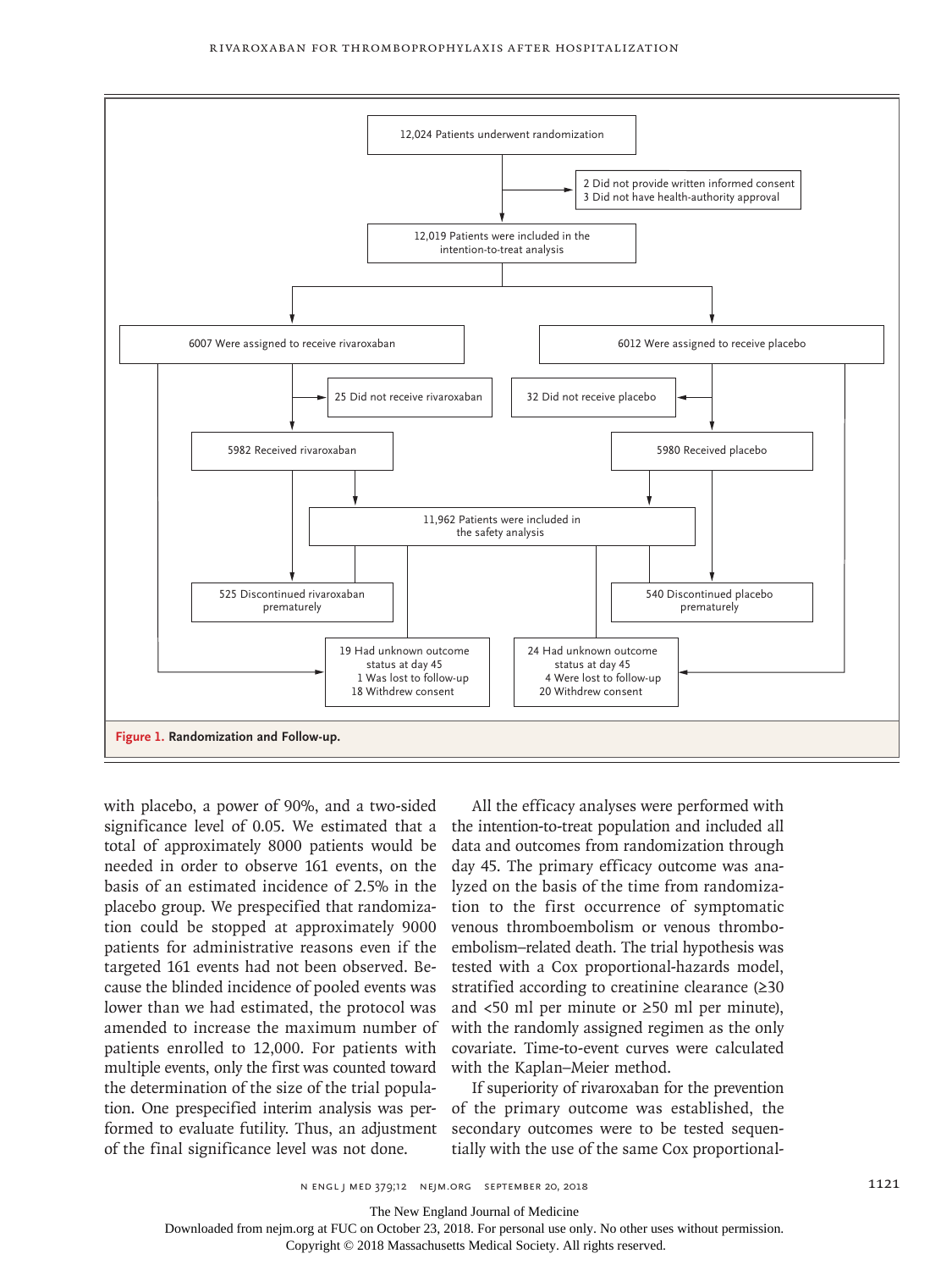| Table 1. Characteristics of the Patients at Baseline.*                                                           |                             |                         |  |  |
|------------------------------------------------------------------------------------------------------------------|-----------------------------|-------------------------|--|--|
| Characteristic                                                                                                   | Rivaroxaban<br>$(N = 6007)$ | Placebo<br>$(N = 6012)$ |  |  |
| Mean age - yr                                                                                                    | 69.7                        | 69.7                    |  |  |
| Age ≥75 yr - no. (%)                                                                                             | 2154 (35.9)                 | 2140 (35.6)             |  |  |
| Male sex - no. $(%)$                                                                                             | 3130 (52.1)<br>3154 (52.5)  |                         |  |  |
| White race - %†                                                                                                  | 5782 (96.3)<br>5808 (96.6)  |                         |  |  |
| Mean weight - kg                                                                                                 | 80.8<br>80.6                |                         |  |  |
| <b>BMI</b> 加                                                                                                     | 29.0<br>28.8                |                         |  |  |
| Creatinine clearance - no. (%)                                                                                   |                             |                         |  |  |
| 30 to $<$ 50 ml/min                                                                                              | 1098 (18.3)                 | 1099 (18.3)             |  |  |
| $\geq$ 50 ml/min                                                                                                 | 4909 (81.7)<br>4913 (81.7)  |                         |  |  |
| Reason for index hospitalization - no./total no. (%)                                                             |                             |                         |  |  |
| Heart failure                                                                                                    | 2435/6003 (40.6)            | 2399/6011 (39.9)        |  |  |
| Respiratory insufficiency or exacerbation of COPD                                                                | 1575/6003 (26.2)            | 1611/6011 (26.8)        |  |  |
| Ischemic stroke                                                                                                  | 860/6003 (14.3)             | 866/6011 (14.4)         |  |  |
| Infectious disease                                                                                               | 1048/6003 (17.5)            | 1045/6011 (17.4)        |  |  |
| Inflammatory disease                                                                                             | 85/6003 (1.4)               | 90/6011(1.5)            |  |  |
| Mean duration of index hospitalization - days                                                                    | 6.7<br>6.7                  |                         |  |  |
| Mean duration of in-hospital thromboprophylaxis - days                                                           | 6.2<br>6.2                  |                         |  |  |
| History of VTE - no. (%)                                                                                         | 765 (12.7)<br>748 (12.4)    |                         |  |  |
| History of cancer - no. (%)                                                                                      | 488(8.1)                    | 533(8.9)                |  |  |
| ICU or CCU stay - no. (%)                                                                                        | 3260 (54.3)<br>3240 (53.9)  |                         |  |  |
| Current lower-limb paralysis or paresis - no. (%)                                                                | 1115 (18.6)<br>1122 (18.7)  |                         |  |  |
| Modified IMPROVE VTE risk score - no. (%)                                                                        |                             |                         |  |  |
| 2                                                                                                                | 2098 (34.9)                 | 2151 (35.8)             |  |  |
| 3                                                                                                                | 1886 (31.4)                 | 1779 (29.6)             |  |  |
| >4                                                                                                               | 2019 (33.6)                 | 2075 (34.5)             |  |  |
| D-Dimer level more than twice the upper limit of the normal<br>range during index hospitalization - no. (%) $\P$ | 4226 (70.4)                 | 4239 (70.5)             |  |  |
| Aspirin use - no. (%)                                                                                            | 3159 (52.6)                 | 3046 (50.7)             |  |  |
| Thienopyridine use $-$ no. (%)                                                                                   | 360 (6.0)                   | 388 (6.5)               |  |  |

\* CCU denotes cardiac care unit, COPD chronic obstructive pulmonary disease, ICU intensive care unit, and VTE venous thromboembolism.

† Race was reported by the patient.

‡ The body-mass index (BMI) is the weight in kilograms divided by the square of the height in meters.

§ Modified International Medical Prevention Registry on Venous Thromboembolism (IMPROVE) risk scores range from 0 to 10, with higher scores indicating a higher risk of venous thromboembolism (minimal clinically important difference, 2). Eleven patients had protocol violations: three patients in the rivaroxaban group and seven patients in the placebo group had a score of 1, and one patient in the rivaroxaban group had a score of 0.

The normal range for p-dimer level was defined according to the local laboratory criteria.

hazards model, in the following hierarchical order, each at an alpha level of 0.05 (two-sided): venous thromboembolism–related death; symptomatic venous thromboembolism; the composite of symptomatic venous thromboembolism or death from any cause; the composite of symptomatic venous thromboembolism, myocardial infarction, nonhemorrhagic stroke, or cardiovascular death; and death from any cause.

#### Results

## **Patients and Trial Regimen**

From June 2014 through January 2018, a total of 12,024 patients underwent randomization at 671 centers in 36 countries. The flow of the patients through the trial is shown in Figure 1. The baseline characteristics of the patients were similar in the two trial groups (Table 1). Permanent

The New England Journal of Medicine

Downloaded from nejm.org at FUC on October 23, 2018. For personal use only. No other uses without permission.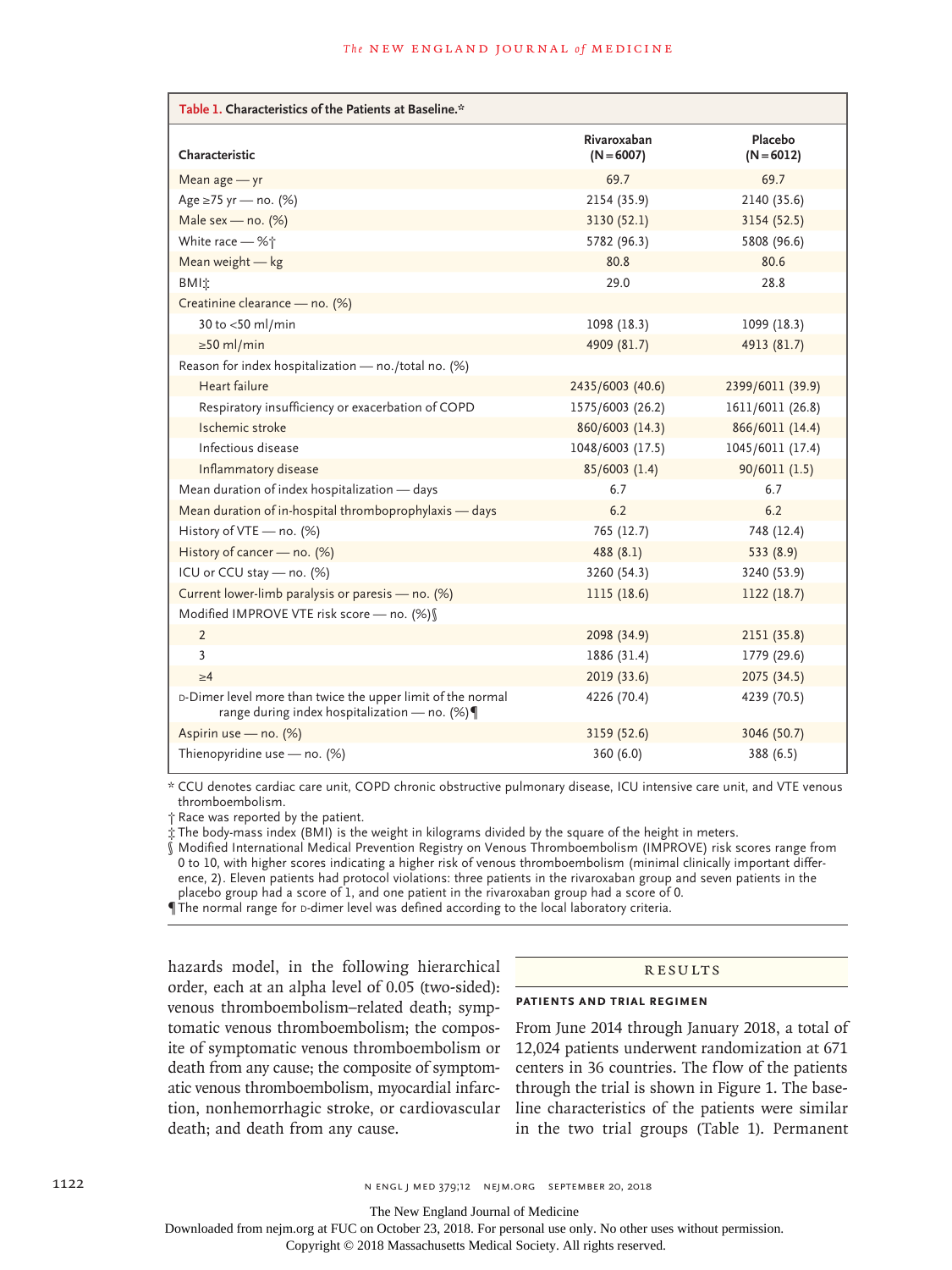| Table 2. Clinical Outcomes during the 45-Day Treatment Phase.*                            |                               |                 |                                              |
|-------------------------------------------------------------------------------------------|-------------------------------|-----------------|----------------------------------------------|
| Outcome                                                                                   | Rivaroxaban                   | Placebo         | <b>Hazard Ratio</b><br>(95% CI) <sup>+</sup> |
|                                                                                           | no. of patients/total no. (%) |                 |                                              |
| Primary efficacy outcome                                                                  |                               |                 |                                              |
| Symptomatic VTE or VTE-related death                                                      | 50/6007 (0.83)                | 66/6012 (1.10)  | $0.76$ (0.52-1.09) $\pm$                     |
| Creatinine clearance ≥50 ml/min, 10-mg dose                                               | 32/4909 (0.65)                | 48/4913 (0.98)  | $0.67(0.43 - 1.04)$                          |
| Creatinine clearance 30 to <50 ml/min, 7.5-mg dose                                        | 18/1098 (1.64)                | 18/1099 (1.64)  | $1.00(0.52 - 1.92)$                          |
| Secondary efficacy outcomes                                                               |                               |                 |                                              |
| VTE-related death                                                                         | 43/6007 (0.72)                | 46/6012 (0.77)  | $0.93(0.62 - 1.42)$                          |
| Symptomatic VTE                                                                           | 11/6007 (0.18)                | 25/6012 (0.42)  | $0.44(0.22 - 0.89)$                          |
| Symptomatic VTE or death from any cause                                                   | 78/6007 (1.30)                | 107/6012 (1.78) | $0.73$ (0.54-0.97)                           |
| Symptomatic VTE, myocardial infarction, nonhemorrhagic<br>stroke, or cardiovascular death | 94/6007 (1.56)                | 120/6012 (2.00) | $0.78(0.60 - 1.02)$                          |
| Death from any cause                                                                      | 71/6007 (1.18)                | 89/6012 (1.48)  | $0.80(0.58 - 1.09)$                          |
| <b>Safety outcomes</b>                                                                    |                               |                 |                                              |
| Principal safety outcome: major bleeding                                                  | 17/5982 (0.28)                | 9/5980 (0.15)   | $1.88(0.84 - 4.23)$                          |
| Creatinine clearance ≥50 ml/min, 10-mg dose                                               | 13/4890 (0.27)                | 9/4890 (0.18)   | $1.44(0.62 - 3.37)$                          |
| Creatinine clearance 30 to <50 ml/min, 7.5-mg dose                                        | 4/1092(0.37)                  | 0/1090          |                                              |
| Criteria for major bleeding                                                               |                               |                 |                                              |
| Hemoglobin decrease ≥2 g/dl                                                               | 14/5982 (0.23)                | 6/5980 (0.10)   | $2.33(0.89 - 6.05)$                          |
| Transfusion of $\geq$ 2 units of packed red cells                                         | 11/5982 (0.18)                | 3/5980 (0.05)   | $3.66$ (1.02-13.10)                          |
| Critical site                                                                             | 3/5982 (0.05)                 | 2/5980 (0.03)   | $1.50(0.25 - 8.97)$                          |
| Fatal                                                                                     | 2/5982 (0.03)                 | 0/5980          |                                              |
| Nonmajor clinically relevant bleeding                                                     | 85/5982 (1.42)                | 51/5980 (0.85)  | $1.66$ (1.17-2.35)                           |
| Other bleeding                                                                            | 54/5982 (0.90)                | 34/5980 (0.57)  | $1.59(1.03 - 2.44)$                          |

\* Symptomatic VTE included deep-vein thrombosis in the legs and nonfatal pulmonary embolism. VTE-related death included death due to pulmonary embolism and death in which pulmonary embolism could not be ruled out as the cause. Cardiovascular death included death due to a known cardiovascular cause and death in which a cardiovascular cause, including pulmonary embolism, could not be ruled out. † The confidence intervals have not been adjusted, and inferences drawn from the intervals may not be reproducible.

 $\uparrow$  P=0.14.

§ Some patients may have had more than one criterion.

discontinuation of rivaroxaban or placebo before 45 days occurred in 8.9% of patients (Fig. 1). Temporary interruption of the regimen occurred in 176 patients (2.9%) assigned to rivaroxaban and in 183 patients (3.1%) assigned to placebo. Further details of treatment interruption and adherence are provided in Table S3 in the Supplementary Appendix.

## **Efficacy Outcomes**

The primary efficacy outcome of symptomatic venous thromboembolism or death related to venous thromboembolism occurred in 50 (0.83%) of 6007 patients in the rivaroxaban group and in 66 (1.10%) of 6012 patients in the placebo group primary efficacy analysis, the prespecified sec-

(hazard ratio, 0.76; 95% confidence interval [CI], 0.52 to 1.09;  $P = 0.14$ ) (Table 2). The difference in risk (rivaroxaban minus placebo) was −0.27 percentage points (95% CI,  $-0.61$  to 0.08). The time to the occurrence of the primary outcome and its two components are shown in Figure 2.

The incidence of the primary efficacy outcome both overall and according to creatinine clearance is shown in Table 2. Subgroup analyses for the primary efficacy outcome are shown in Figure S1 in the Supplementary Appendix. There were no significant interactions between subgroups and trial regimen.

Since superiority was not established in the

The New England Journal of Medicine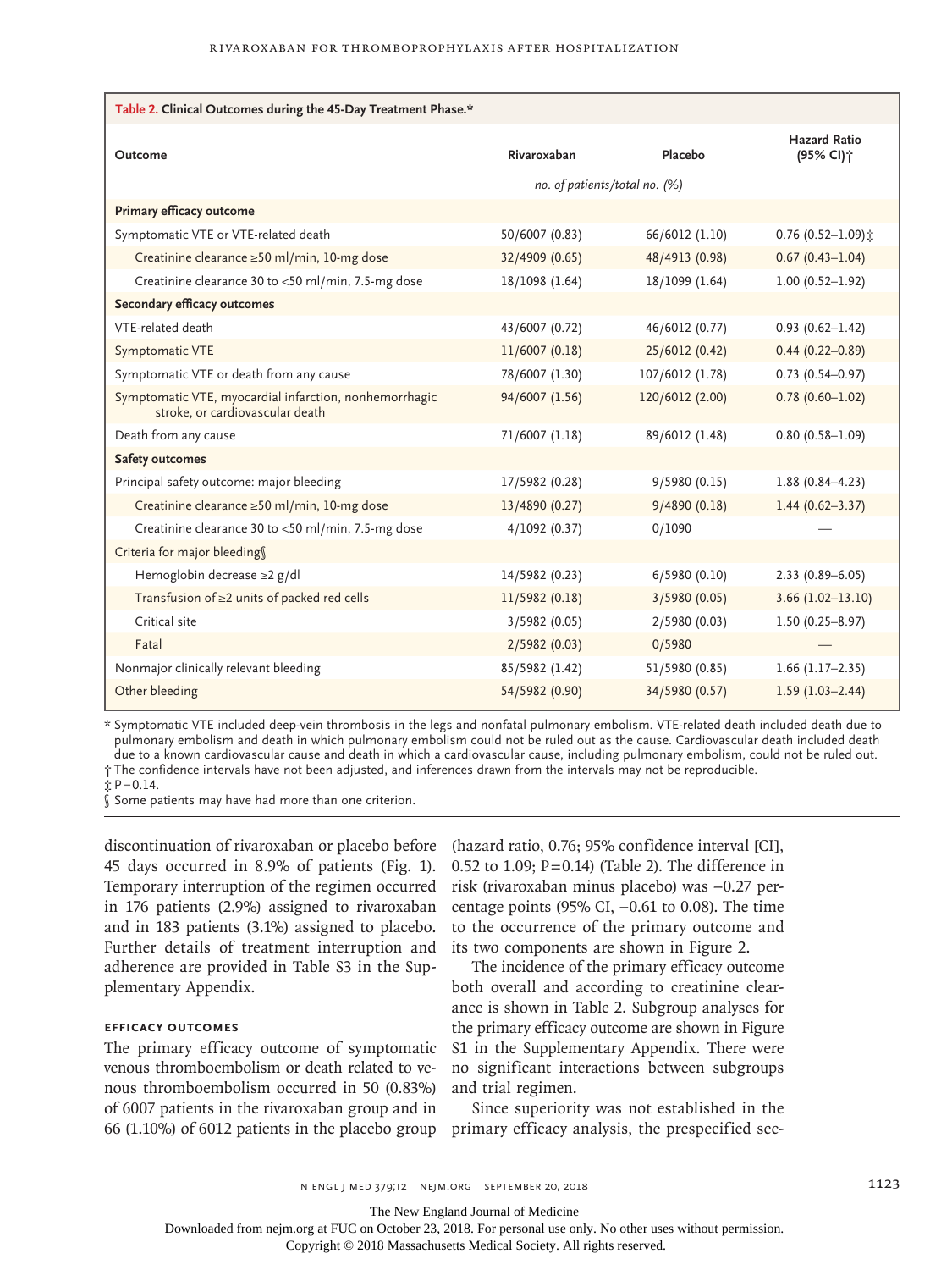

#### **Figure 2. Kaplan–Meier Cumulative Event Rates for the Primary Efficacy Outcome and Its Components.**

Shown are cumulative event rates for the composite outcome of symptomatic venous thromboembolism (VTE) (deep-vein thrombosis in the legs or nonfatal pulmonary embolism) or VTE-related death (death due to pulmonary embolism or death in which pulmonary embolism could not be ruled out as the cause) (Panel A), VTE-related death (Panel B), or symptomatic VTE (Panel C). In each panel, the inset shows the same data on an expanded y axis.

ondary efficacy outcomes were assessed as exploratory analyses without adjustment for multiplicity (Table 2). The time to the occurrence of each secondary outcome is shown in Figures 2 and 3.

#### **Safety Outcomes**

The principal safety outcome of major bleeding occurred in 17 (0.28%) of 5982 patients in the rivaroxaban group and in 9 (0.15%) of 5980 patients in the placebo group (hazard ratio, 1.88; 95% CI, 0.84 to 4.23) (Table 2). The difference in risk (rivaroxaban minus placebo) was 0.13 percentage points (95% CI, −0.03 to 0.30). The incidence of major bleeding according to the prespecified stratification based on creatinine clearance is shown in Table 2.

Subgroup analyses of major bleeding are shown in Figure S2 in the Supplementary Appendix. There were no significant interactions between the trial regimen and any subgroup variable, with the exception of the duration of the index hospitalization  $(P=0.02)$  and in-hospital receipt of thromboprophylaxis  $(P=0.03)$ .

The incidence of clinically relevant nonmajor bleeding and other bleeding is shown in Table 2. Adverse events occurred with similar frequency in the rivaroxaban group and the placebo group (Tables S4, S5, and S6 in the Supplementary Appendix). A total of 160 patients died during the 45-day treatment phase (71 in the rivaroxaban group and 89 in the placebo group). The causes of death are given in Table S7 in the Supplementary Appendix.

#### Discussion

In this trial involving medically ill patients, rivaroxaban treatment that was started at the time of discharge from the hospital and continued for

The New England Journal of Medicine

Downloaded from nejm.org at FUC on October 23, 2018. For personal use only. No other uses without permission.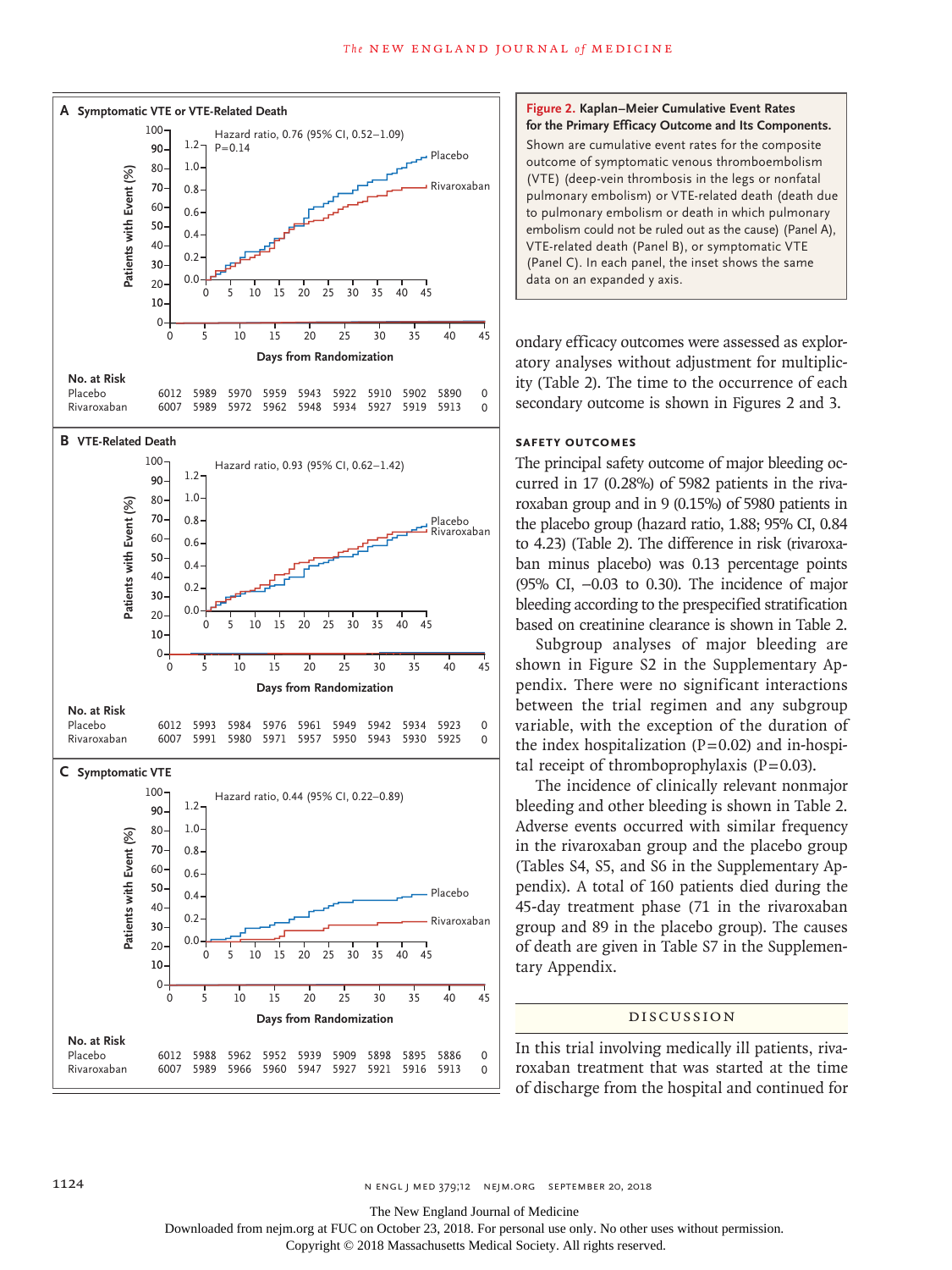

Shown are cumulative event rates for the composite of symptomatic VTE or death from any cause (Panel A), the composite of symptomatic VTE, myocardial infarction, nonhemorrhagic stroke, or cardiovascular death (death due to a known cardiovascular cause or death in which a cardiovascular cause, including pulmonary embolism, could not be ruled out) (Panel B), and death from any cause (Panel C). In each panel, the inset shows the same data on an expanded y axis.

45 days was not associated with a significantly lower risk of the primary efficacy outcome of fatal or symptomatic venous thromboembolism than placebo. Therefore, all the subsequent efficacy analyses were exploratory. Although rivaroxaban had no effect on the risk of venous thromboembolism–related death, it was associated with fewer symptomatic venous thromboembolic events than placebo (risk difference, −0.24 percentage points). The incidence of major bleeding during treatment with rivaroxaban was low (0.28%; difference in risk vs. placebo, 0.13 percentage points). These differences in risk suggest that the number of patients needed to treat to prevent one symptomatic venous thromboembolism event is 430, whereas the number needed to cause one major bleed is 856. Thus, although the benefit–risk decision for the individual patient is finely tuned, the implementation of extended thromboprophylaxis with appropriate selection of medically ill patients may reduce the health burden of nonfatal venous thromboembolism in this population.

The rationale for extended thromboprophylaxis is to prevent symptomatic deep-vein thrombosis and nonfatal and fatal pulmonary embolism. Although we observed fewer symptomatic venous thromboembolic events with rivaroxaban than with placebo, no significant difference in venous thromboembolism–related mortality was observed. This observation is consistent with previously published trials of either short- or extended-duration prophylaxis in medical patients.<sup>8-11,14,15</sup> The incidence of venous thromboembolism–related death in the placebo group (0.77%) was higher than in trials of other direct oral anticoagulants.<sup>8,10</sup> Most of these deaths were



n engl j med 379;12 nejm.org September 20, 2018 1125

The New England Journal of Medicine

Downloaded from nejm.org at FUC on October 23, 2018. For personal use only. No other uses without permission.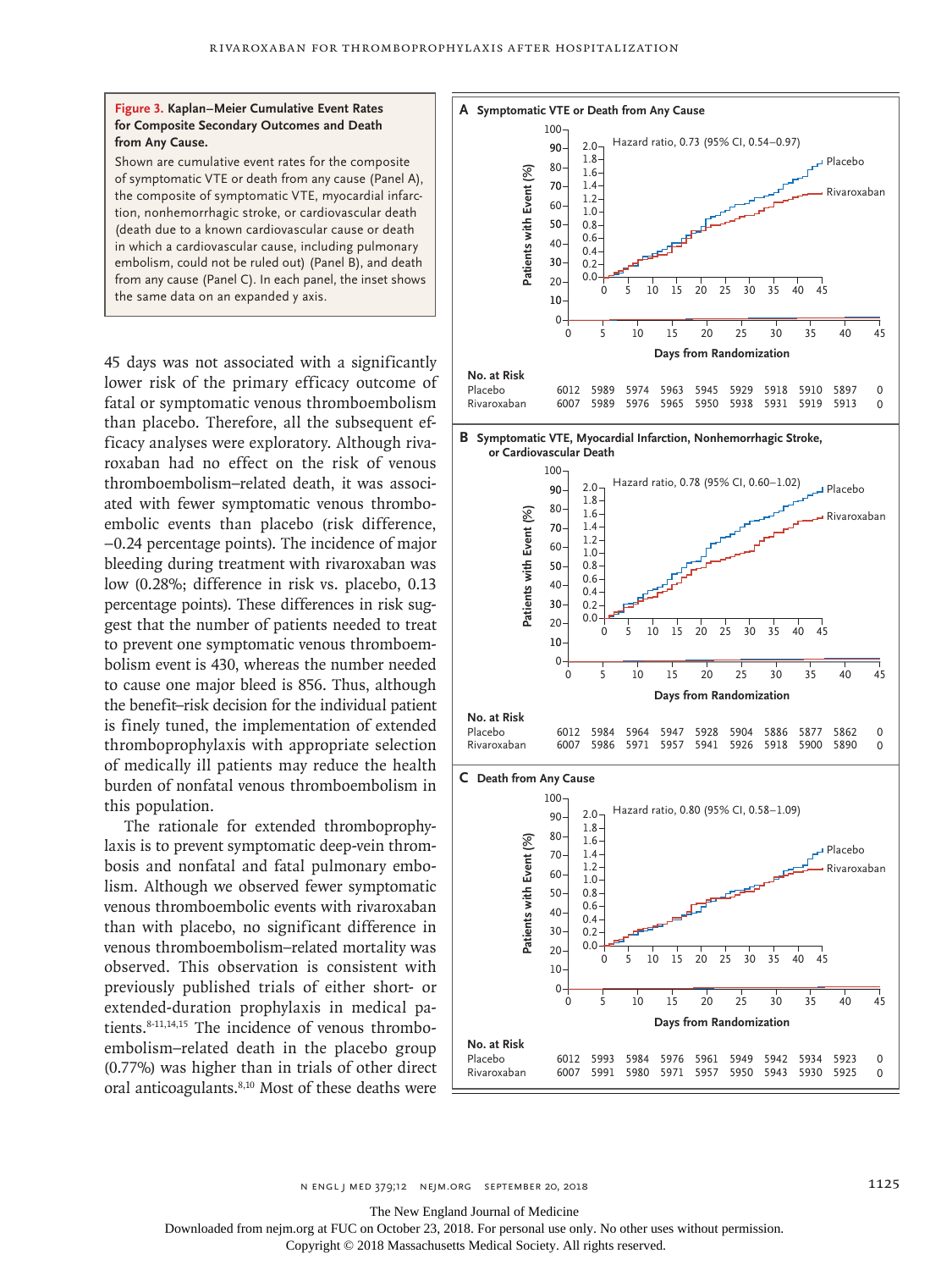sudden deaths in which pulmonary embolism could not be ruled out. The definition of venous thromboembolism–related death has varied across contemporary trials of extended thromboprophylaxis, and not all these trials have included unexplained sudden death.8-10 The broader definition we used probably included some deaths that were not due to pulmonary embolism, which suggests that sudden death of unknown cause is not sufficiently specific for inclusion in the definition of fatal pulmonary embolism. Conversely, death from any cause includes death from thrombotic causes other than pulmonary embolism, which may explain why the composite outcome of symptomatic venous thromboembolism and death from any cause was less frequent in the rivaroxaban group.

In a previous trial involving medically ill patients, treatment with rivaroxaban at a dose of 10 mg once daily started in the hospital and continued for 35 days reduced venous thromboembolism but increased major bleeding.<sup>9</sup> Therefore, one goal of the current trial was to improve the safety of rivaroxaban in this population. This goal was achieved, as shown by lower incidences of major bleeding than in the previous trial.9 Safety was enhanced by initiating rivaroxaban at discharge, reducing the dose to 7.5 mg daily in patients with moderate renal impairment, and excluding patients who were identified as being at high risk for bleeding in the previous trial.9 The latter group included patients who had active cancer or gastrointestinal ulcer, bronchiectasis, or bleeding in the previous 3 months or were receiving dual antiplatelet therapy.

Patients with renal insufficiency have a higher incidence of thrombotic and bleeding events $16,17$ than patients with normal renal function. In the previous trial,<sup>9</sup> rivaroxaban at 10 mg daily was effective in patients with moderate renal insufficiency but was associated with increased bleeding. In the current trial, the 7.5-mg daily dose of rivaroxaban given to patients with moderate renal insufficiency was associated with a low incidence of bleeding but not with a lower risk of the primary efficacy outcome than placebo. Similarly, the betrixaban dose-reduction strategy in medically ill patients showed less efficacy.10

This large trial of extended thromboprophylaxis in medically ill patients had strengths and limitations. The strengths included the use of symptomatic events as the primary efficacy outcome, a low rate of loss to follow-up, and independent event adjudication. Despite the use of a validated risk score and elevated p-dimer levels to enrich the rate of primary events, the incidence in the placebo group was 1.1% rather than the expected 2.5%. Given the expected increase in **D-dimer** levels with age, it is possible that the cutoff we used for this assay (i.e., twice the upper limit of the normal range) led to the inclusion of participants whose risk was lower than expected. The low incidence prompted the decision to stop enrollment before accumulation of the prespecified 161 patients with primary events. Other limitations included the difficulty in defining venous thromboembolism–related death and the possible underdosing of patients with moderate renal impairment. In this trial, we did not record all the patients who were assessed for inclusion and from among whom the population that underwent randomization was selected. However, previous studies indicate that our inclusion criteria would represent approximately 25 to 30% of all hospitalized medical patients.<sup>3,4,18</sup>

In conclusion, our trial did not show a significant benefit of this rivaroxaban regimen started at hospital discharge with regard to the composite outcome of fatal or symptomatic venous thromboembolism in medically ill patients. Given the relatively low incidence of events despite the enrichment strategy and the lack of effect on venous thromboembolism–related death, the usefulness of extended thromboprophylaxis remains uncertain. Future studies should more accurately identify deaths caused by thrombotic mechanisms and focus on the patients who are at highest risk and who may benefit from anticoagulant prophylaxis.

Supported by Janssen Research and Development.

Dr. Spyropoulos reports receiving advisory board fees from Daiichi Sankyo and Portola, grant support, consulting fees, and advisory board fees from Boehringer Ingelheim and Janssen, consulting fees and advisory board fees from Bayer, and a stipend from ATLAS Group (Colorado Prevention Center); Dr. Ageno, receiving grant support and advisory board fees from Bayer and BMS Pfizer and advisory board fees from Portola, Daiichi Sankyo, Aspen, Boehringer Ingelheim, and Sanofi; Dr. Albers, receiving consulting fees from Bayer; Dr. Elliott, receiving fees for serving on a steering committee from Bayer and lecture fees from the University of Cincinnati and Spectrum Health; Dr. Halperin, receiving consulting fees from Boehringer Ingelheim, Daiichi Sankyo, Pfizer, ATLAS Group (Colorado Prevention Center), Johnson & Johnson, and Ortho-McNeil-Janssen; Dr. Hiatt, receiving grant support from Janssen and Bayer; Dr. Steg, receiving grant support and fees for serving on a steering committee from Bayer/Janssen, grant support and lecture fees from Merck, grant support, consulting fees, lecture fees, and fees for serving as

The New England Journal of Medicine

Downloaded from nejm.org at FUC on October 23, 2018. For personal use only. No other uses without permission.